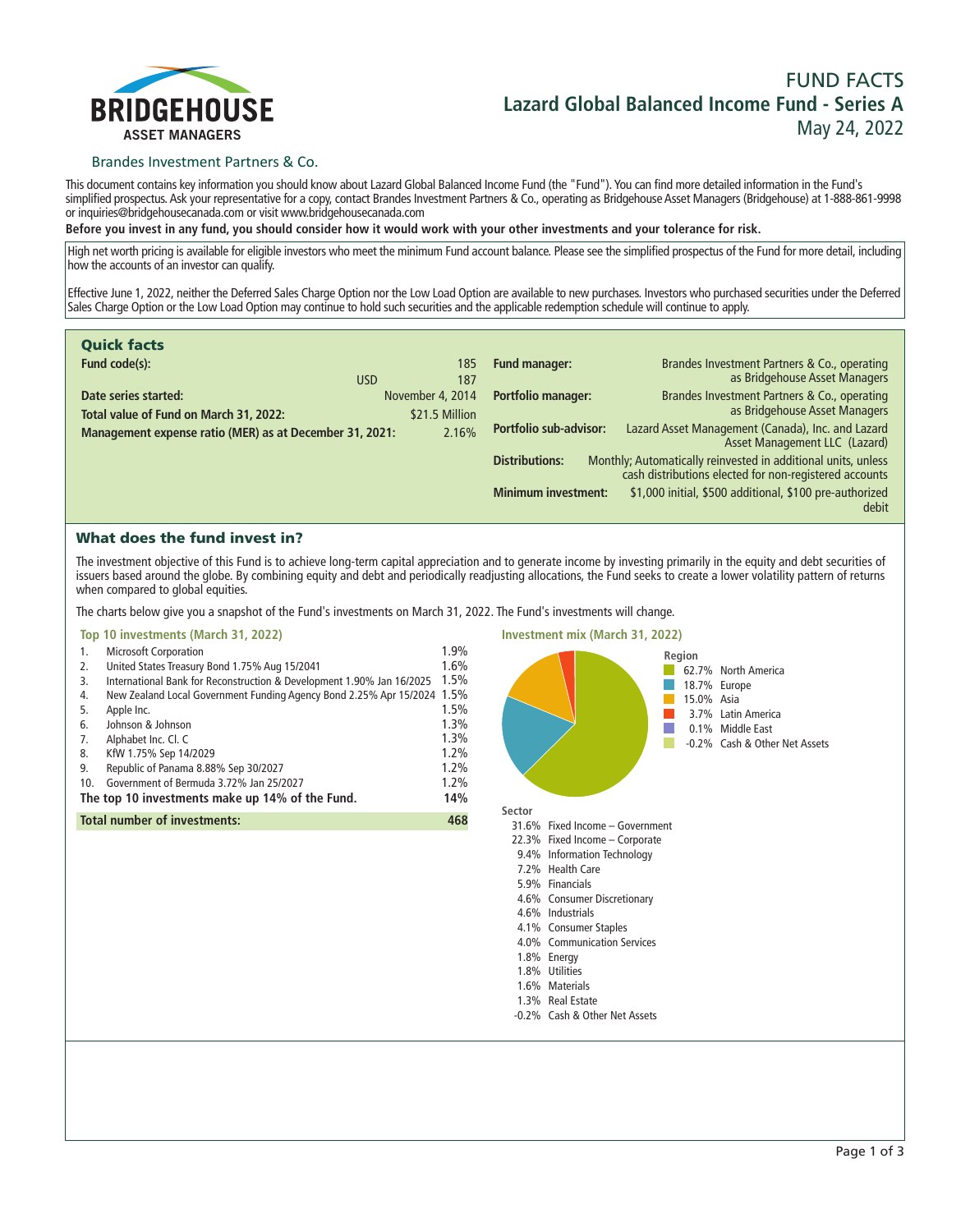

## How risky is it?

**The value of the Fund can go down as well as up. You could lose money.**

**One way to gauge risk is to look at how much a fund's returns change over time. This is called "volatility".**

**In general, funds with higher volatility will have returns that change more over time. They typically have a greater chance of losing money and may have a greater chance of higher returns. Funds with lower volatility tend to have returns that change less over time. They typically have lower returns and may have a lower chance of losing money.**

## **Risk rating**

**Bridgehouse has rated the volatility of this Fund as Low to Medium.**

**This rating is based on how much the fund's returns have changed from year to year. It doesn't tell you how volatile the fund will be in the future. The rating can change over time. A fund with a low risk rating can still lose money.**

| LOW | Low to<br><b>Medium</b> | <b>Medium</b> | Medium to High | Hiah |
|-----|-------------------------|---------------|----------------|------|

**For more information about the risk rating and specific risks that can affect the Fund's returns, see the Risk section of the Fund's simplified prospectus.**

#### **No guarantees**

**Like most mutual funds, this Fund does not have any guarantees. You may not get back the amount of money you invest.**

## How has the fund performed?

**This section tells you how Series A units of the Fund have performed over the past 7 years. Returns are after expenses have been deducted. These expenses reduce the Fund's returns.**

#### **Year-by-year returns**

**The bar chart shows the Fund's Series A units annual performance for each of the years shown. The Fund dropped in value in 2 of the 7 years. The range of returns and change from year to year can help you to assess how risky the Fund has been in the past. It does not tell you how the Fund will perform in the future.**



#### **Best and worst 3-month returns**

**This table shows the best and worst returns for Series A units of the Fund in a 3-month period over the past 7 years. The best and worst 3-month returns could be higher or lower in the future. Consider how much of a loss you could afford to take in a short period of time.**

|                    | <b>Return</b> | 3 months ending | If you invest \$1,000 at the beginning of the period |
|--------------------|---------------|-----------------|------------------------------------------------------|
| <b>Best return</b> | 7.8%          | August 31, 2021 | Your investment would rise to \$1,078                |
| Worst return       | $-6.6\%$      | March 31, 2022  | Your investment would drop to \$935                  |

#### **Average return**

**If you invested \$1,000 in the Series A units of this Fund on the day the Series was established it would be worth \$1,302 as of March 31, 2022. This represents an annual compound rate of return of +3.6%.**

| Who is this fund for?                                                                                                                                                                                                                                                                                                                                                                   | A word about tax                                                                                                                                                                                                                                                                                                                                                                                                                                                                       |
|-----------------------------------------------------------------------------------------------------------------------------------------------------------------------------------------------------------------------------------------------------------------------------------------------------------------------------------------------------------------------------------------|----------------------------------------------------------------------------------------------------------------------------------------------------------------------------------------------------------------------------------------------------------------------------------------------------------------------------------------------------------------------------------------------------------------------------------------------------------------------------------------|
| • This Fund is suitable for investors who are long term investors and who<br>wish to add the appreciation potential of global equities and debt<br>securities to their portfolio.<br>This Fund is also available to be purchased in U.S. dollars.<br>This Fund is not suitable as a short term investment or for investors who<br>cannot tolerate a low to medium degree of volatility. | In general, you'll have to pay income tax on any money you make on a fund.<br>How much you pay depends on the tax laws where you live and whether or not<br>you hold the Fund in a registered plan, such as a Registered Retirement<br>Savings Plan or a Tax-Free Savings Account.<br>Keep in mind that if you hold your fund in a non-registered account, any fund<br>distributions are included in your taxable income, whether you receive them in<br>cash or have them reinvested. |
|                                                                                                                                                                                                                                                                                                                                                                                         |                                                                                                                                                                                                                                                                                                                                                                                                                                                                                        |

## How much does it cost?

**The following tables show the fees and expenses you could pay to buy, own and sell Series A units of the Fund. The fees and expenses - including any commissions can vary among each series of a fund and among funds. Higher commissions can influence representatives to recommend one investment over another. Ask about other funds and investments that may be suitable for you at a lower cost.**

### **1. Sales charges**

**There is only one sales charge option when you buy this Series of units of this Fund.**